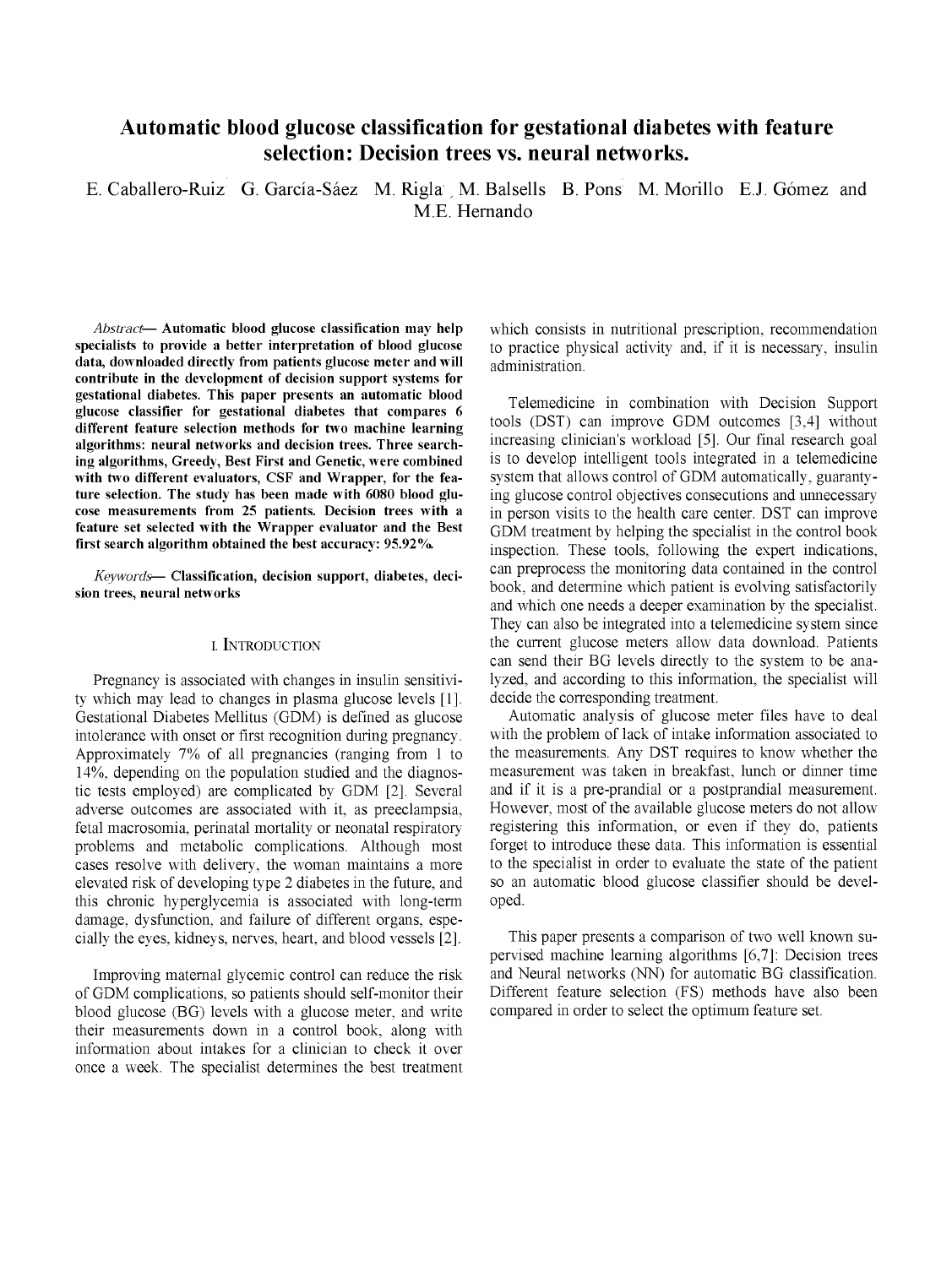## ii. MATERIALS AND METHODS

Both learning algorithms, decision trees and NN, have been combined with 9 different feature sets obtained applying 6 different FS methods to our data set. A total of 18 classifiers have been built, which performance has been evaluated testing their accuracy.

## *A. Glycemic data*

The data set (DS) consists of 6080 BG measurements from 25 patients, who were told to measure their BG with a glucose meter at least 4 times a day, in a fasting state and after the 3 main meals: breakfast, lunch and dinner. However some patients control their BG levels more often: before or/and between meals, at night or repeat some of them. They also wrote down the results in their control book, during a period ranging from the diagnosis date until the delivery date.

## *B. Data preprocessing,*

## *a) Inputs*

In order to procure the best classifier more features were obtained from the ones available in the glucose meter memory file, since in a previous study [8] we observed that classifiers accuracy improved with a large number of features. Directly from the memory file we acquire three features from each measurement: *"date"* and *"time"* when the measurement was taken and the *"bg"* concentration in mg/dL. We calculated another 17 features explained below.

From the *"date"* feature we calculate 5 more features: *"day", "month ", "doy", "dow"* and *"workable",* related respectively to the day and month of the date, the day of the year, day of the week and if the day is workable or not, as schedules and eating habits may change on weekends.

In a previous study [9], an expert determined that the insulin bolus administered close to a BG measurement was an important input to decide the measurement mealtime, which is our objective. We obtained 7 attributes related to insulin from the clinical history: *"insulin ",* a boolean indicating if the patient has insulin treatment or not, *"insulin\_type ",* the type of the insulin treatment, "rib", "ril", "rid", "sil" and *"sl2"* representing respectively the breakfast, lunch and dinner rapid insulin dose and the night and morning slow insulin dose. According to the same study, the time difference with the previous measurement was important too, so we calculated these 2 features related to that: *"interval\_prev",* and *"interval\_post",* which are the time difference with the previous and subsequent measurement. Counting on consecutive measurements BG values can provide information of whether an intake has taken place, so features *"bg\_prev"* and *"bg\_post"* have been calculated.

Finally we calculate the feature *"intake",* which represents the most probable intake according to the patient schedules. It may have three possible values: breakfast, lunch or dinner and is obtained grouping each patient measurement in 3 subgroups according to *"bg"* and *"time"* attributes. This is done implementing a cluster in Octave [10] using the K-means algorithm [11].

In summary, we have a total of 20 features: *"date", "day", "month ", "doy", "dow", "workable ", "time ", "interval\_prev",* "interval\_post", "bg\_prev", "bg", "bg<sub>post</sub>", "insulin", "insulin\_type", "rib", "ril", "rid", *"sil", "si2" and "intake".* We applied the "Remove useless" Weka filter to our DS to remove features that do not vary at all or that vary too much. The attribute *"slow ins 1"*  is removed because none of our patients has that kind of treatment, leaving a total of 19 features.

## *b) Outputs*

Ten different output classes have been used for the measurements classification: *"break-prep ", "break-post", "lunch-prep ", "lunch-post", "dinner-prep "* and *"dinnerpost"*, corresponding to main meals pre-prandial and postprandial measurements; *"morning", "afternoon ", "night" and "repeated"* corresponding to other measurements patients can make. The DS was labeled according to patients annotations contained in their control book.

#### *C. Machine learning algorithms*

The two learning algorithms used are the C4.5 Quinlan decision tree [12] and a Multilayer Perceptron (MLP) neural network [13]. The first one is characterized by good accuracy in a wide range of problems in addition to producing a comprehensible structure summarizing the knowledge it induces. It is also robust and fast, and it may degrade significantly its performance when dealing with many irrelevant features [14]. NN present lower accuracy than decision trees but are more robust. Another disadvantage of NN is that they work as a black box system where inputs and outputs are known but the output function is unknown. The architecture chosen has been MLP with 3 layers, input, hidden and output layers.

## *D. Feature selection*

In order to select potentially relevant features from the ones we calculated, we have tested 6 different FS methods, combining three searching algorithms with two evaluators.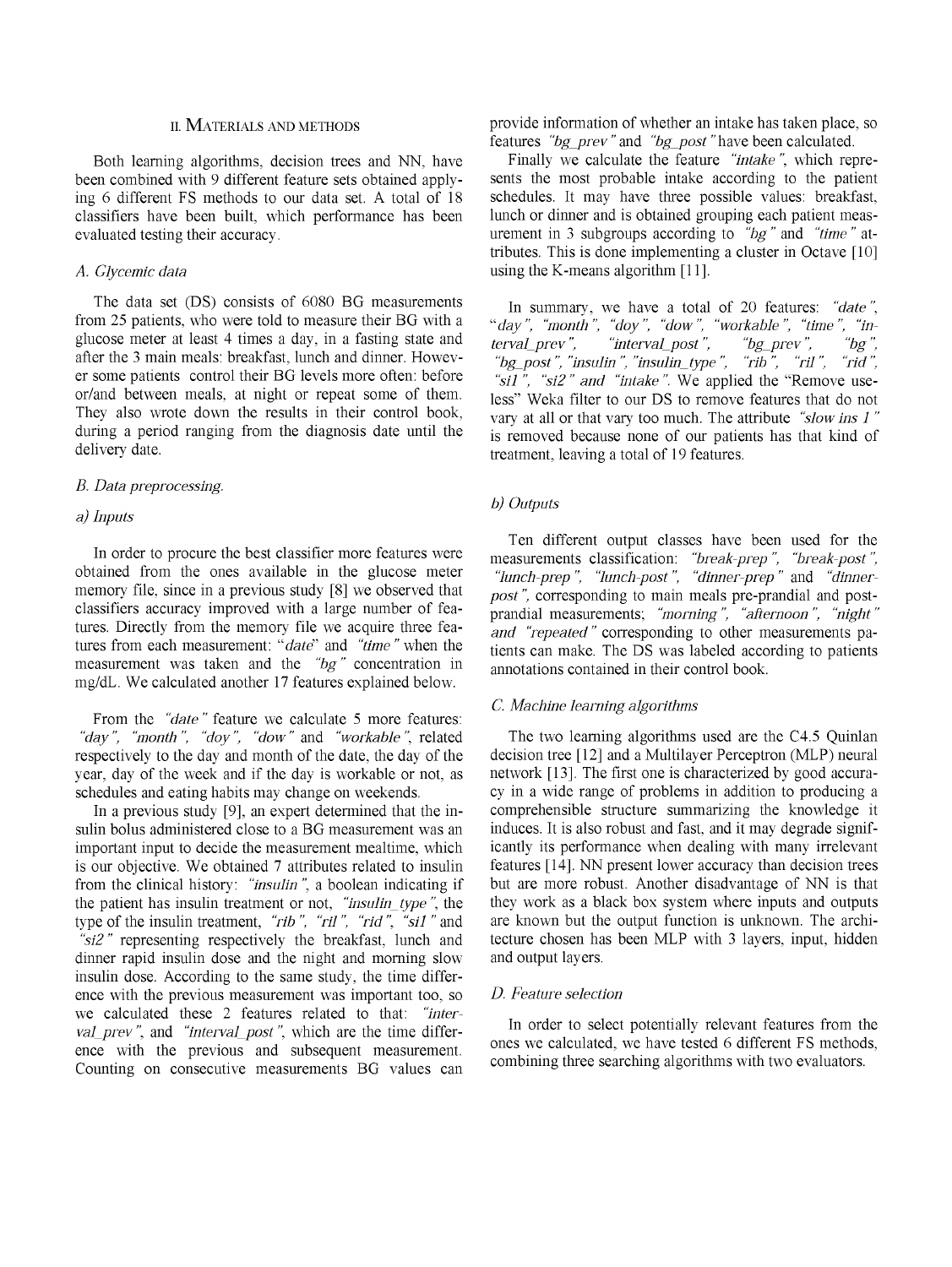# *a) Evalúa tors*

There are two main approaches for FS evaluation: wrappers and filters. We tested one of each approach, a wrapper and the Correlation based Feature Selection (CFS) which uses the filter approach:

*Wrapper.* Evaluates attribute sets by using a learning scheme. Cross validation is used to estimate the accuracy of the learning scheme for a set of attributes [14]. It is very computationally intensive.

*CFS.* Uses the Evaluates the worth of a subset of attributes by considering the individual predictive ability of each feature along with the degree of redundancy between them. Subsets of features that are highly correlated with the class while having low intercorrelation are preferred [15].

## *b) Searching algorithms*

We tested three searching algorithms:

*Greedy:* Performs a greedy forward search through the space of attribute subsets. It starts with no attributes and stops when the addition of any remaining attributes results in a decrease in evaluation. It can also produce a ranked list of attributes [16].

*Best First:* Searches the space of attribute subsets by greedy hillclimbing augmented with a backtracking facility. Setting the number of consecutive non-improving nodes allows controlling the level of backtracking done. It considers all possible single attribute additions [16].

*Genetic:* Performs a search using the simple genetic algorithm described by Goldberg [17].

# *E. Evaluation method*

FS and classifiers performance evaluation have been executed in an Intel(R) Core(TM)  $i7-2600$  CPU  $(a)$  3.40GHz using the Weka 3.6.9 [16] tool, because it provides the algorithms implementation we needed. Cross validation evaluation method [7] has been used for both tasks, with 3 folds for FS due to the wrapper execution time, and 10 folds for classifiers evaluation.

# in. RESULTS

## *A. Classifiers accuracy*

Table 1 shows classifiers accuracy with each feature subset. The first three rows show results with the 3 initial features available in the glucose meter, with the features selected by the expert and with all the features we calculated in the preprocessing. In the first column appears the code to identify the FS method used, in the second column the FS evaluator, in the third column the FS search algorithm and in the last columns the C4.5 and MLP accuracy with the features selected by each FS method.

Table 1 Classifiers accuracy

| Code        | FS         |                   | Learning Algorithm |         |
|-------------|------------|-------------------|--------------------|---------|
|             | Eval.      | Search Alg.       | C <sub>4.5</sub>   | MLP     |
| GlucoMeter. | -          | -                 | 90,905%            | 86,875% |
| Expert      |            |                   | 92,007%            | 87,823% |
| A11         |            | ۰                 | 94,885%            | 93.273% |
| I           | <b>CFS</b> | Greedy            | 95.395%            | 93,470% |
| H           | <b>CFS</b> | <b>Best First</b> | 95.395%            | 93.470% |
| Ш           | <b>CFS</b> | Genetic           | 95,395%            | 93,470% |
| IV          | Wrapper    | Greedy            | 95,921%            | 94.340% |
| V           | Wrapper    | <b>Best First</b> | 95,921%            | 94,408% |
| VI          | Wrapper    | Genetic           | 95,839%            | 94.079  |

Table 2 shows the number of features contained in each feature sets obtained with the feature selection methods showed above. Last columns shows which features are the ones selected.

Table 2 Feature selection (date<sup>1</sup>, day<sup>2</sup>, month<sup>3</sup>, doy<sup>4</sup>, dow<sup>5</sup>, workable<sup>6</sup>, time<sup>7</sup>, interval\_prev<sup>8</sup>, interval\_pos<sup>9</sup>, bg\_prev<sup>10</sup>, bg<sup>11</sup>, bg\_post<sup>12</sup>, insulin<sup>13</sup>, insulin\_type<sup>14</sup>, rib<sup>15</sup>, rid<sup>17</sup>, si2<sup>18</sup>, intake<sup>19</sup>)

| Code       | N° of Features |            | Features selected    |                    |  |
|------------|----------------|------------|----------------------|--------------------|--|
|            | C4.5           | <b>MLP</b> | C4.5                 | MLP                |  |
| GlucoMeter | 3              | 3          | 1,7,11               | 1,7,11             |  |
| Expert     | 4              | 4          | 7,8,11,13            | 7,8,11,13          |  |
| All        | 19             | 19         | DS                   | DS                 |  |
| I          | 6              | 6          | 1,7-9,11,19          | 1,7-9,11,19        |  |
| П          | 6              | 6          | 1,7-9,11,19          | 1,7-9,11,19        |  |
| Ш          | 6              | 6          | 1,7-9,11,19          | 1,7-9,11,19        |  |
| IV         | 12             | 11         | 1,2,7-9,11,13-17,19  | 1.7-11.14.15.18.19 |  |
| V          | 12             | 13         | 1,2,7-9,11,13-17,19  | 1,7-15,17-19       |  |
| VI         | 10             | 13         | 1.7-9.11.13-16-19.19 | 1,7-16,18,19       |  |

# iv. DISCUSSION

We observed that C4.5 achieves higher accuracy than MLP in all cases. Adding features to the initial three available in the glucose meter increases accuracy in both learning algorithms, though in MLP the improvement is higher. Adding 1 feature, we observed an improvement of 1.1% in C4.5 and 1% in MLP which rises to 4% in C4.5 and 6.4% in MLP when adding the rest of features we calculated in the preprocessing. Applying feature selection (Wrapper + Best